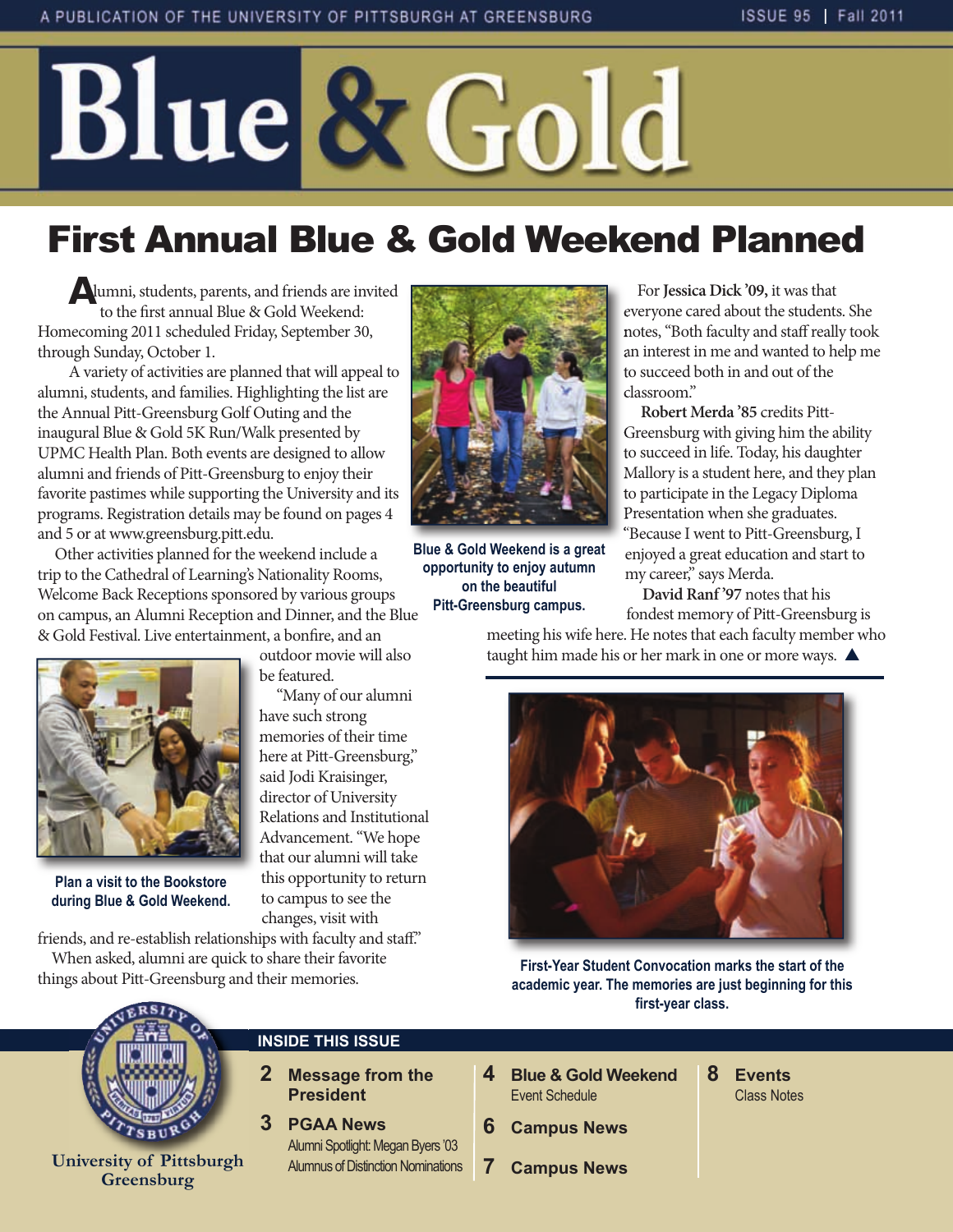# IV ESSAGE

**I**f there is one thing that is constant in our world, it is change. Here at Pitt-Greensburg we continue to initiate changes that we believe will provide a better learning experience for our students and continue to enhance our strong liberal arts academic programs and facilities.



One of the most visible changes happening on campus this year is the construction of the

Sustainable Office and Classroom (SOC) Building. We invite you to watch this construction from our web site www.greensburg.pitt.edu (just click on the box labeled "Building Construction Live Video"). Watch for more details about the building and its features in future issues of Blue & Gold.

Other renovation projects occurred over the summer and include HVAC renovations in Chambers Hall and Smith Hall, as well as new carpeting in areas of the Faculty Office Building (FOB), Powers Hall, Millstein Library, and Robertshaw Hall.

The Campus Beautification Community Circle has been busy, too. This spring and summer, they initiated projects that have enhanced the aesthetics of our campus as well as providing outdoor seating areas that build community among students, faculty, and staff. Students living in Westmoreland Hall are now greeted at the entrance of their residence hall with a small courtyard that features several tables and chairs and other seating areas. Smith Hall Lounge, frequented by our students who commute, also received a minor facelift this summer when new couches and chairs replaced the much-used furniture there.

I look forward to welcoming you back to see these changes and improvements for yourself when you return for Blue & Gold Weekend: Homecoming 2011. A full schedule of activities is planned for alumni and students--much of it family-friendly, too. Please be sure to check the schedule of events in this issue of *Blue & Gold*, as well as at our web site, and make plans now to attend.

Hail to Pitt!

haron P. Smith

President

#### University of Pittsburgh at Greensburg

Blue & Gold is published by the Office of University Relations and Institutional Advancement.

> 150 Finoli Drive, Lynch Hall 203 Greensburg, PA 15601 724-836-7497

upgmedia@pitt.edu www.greensburg.pitt.edu

## Advisory Board

Fall 2011

Laura Wagner Aftosmis Gary A. Amelio, Esq. David G. Assard Barbara J. Christner, Esq. Hon. John J. Driscoll David M. Hanna H. Phipps Hoffstot III Michael T. Lordi, Esq. Paul G. Nickoloff Bernard North

Anthony M. Perricelli Hon. Debra A. Pezze Robert J. Rogalski, Esq. Stephen M. Ryan Jr. Clarence B. Smail Jack D. Smith, MD Louis T. Steiner Michael J. Stewart, Esq. A. David Tilstone (Chair) Ernest E. Vallozzi Thomas M. Yarabinetz

Robert H. Davis Jack H. Millstein Jr. Joseph V. Morford Jr. **Emeritus** William A. Roach John A. Robertshaw Jr. Louis A. Steiner

Michael Bellotti Brandi S. Darr Frank D. Wilson, PhD

Ex-Officio Paul Adams, PhD Frank Spoto, Esq.

President's Cabinet Sharon P. Smith, PhD President

Joyce E. Bucchi Director, Human Resources

Rick A. Fogle Dean of Student Services

Susan M. Isola Director, Media Relations

J. Wesley Jamison, PhD Vice President for Academic Affairs

Jodi B. Kraisinger Director, University Relations and Institutional Advancement

William E. Martin Director, Computing Services and Telecommunications

> Carl A. Rossman Vice President for Administrative Affairs

Photo credits: University of Pittsburgh at Greensburg

The *Blue & Gold* is published for alumni and friends of the University of Pittsburgh at Greensburg. Questions and comments should be directed to the Office of University Relations and Institutional Advancement.

The University of Pittsburgh at Greensburg is an affirmative action, equal opportunity institution.<br>
The University of Pittsburgh at Greensburg is an affirmative action, equal opportunity institution.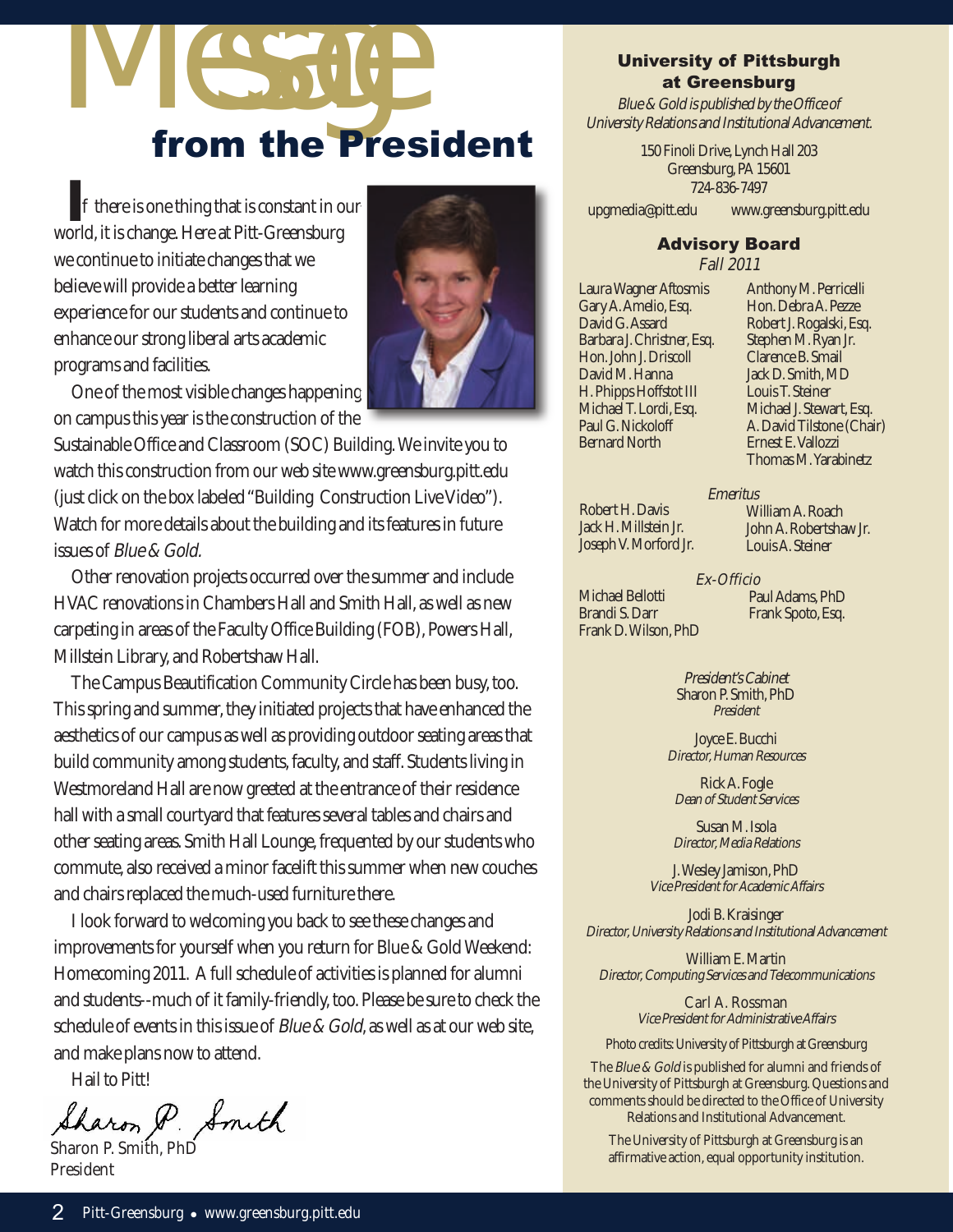# Alumni Profile: Megan Byers '03

**At Pitt-Greensburg, I studied . . .** English Writing and Education.

**e thing that drew me to Pitt-Greensburg was . . .** the size of the campus. I was definitely not suited for the size of the Oakland campus . . . When applying to schools, I only applied to Pitt-Greensburg. In retrospect, I suppose I didn't exactly grasp the fact that a college had the ability to deny an application; I was fairly trusting that I would be accepted!

**My first impression of Pitt-Greensburg was . . .**  "I love this place!" It was the perfect transition for me into college life, especially in terms of class size. I think a few of the other initial highlights that

impressed me were the fact that I didn't have to share a bathroom with an entire floor of girls, and the Dining Hall (which is even more amazing now).

**My favorite memories from being a student are . . .** the schoolsponsored trips. I traveled to Boston with the Student Activities Board for a conference. I also went to Cleveland and New York City with trips through the campus. They were the perfect chance to get away and were budget-friendly. Specifically during the Cleveland trip, we were eating at a restaurant when a waitress came to our table and asked if we were going to the Cleveland Caveliers's game (we weren't). A season ticket holder had left his tickets at the bar and they gave them to us for free. The seats were only four rows from the court. These trips definitely provided great memories!

**e faculty member(s) who had the greatest influence on me were . . .** (here comes a list!) Lori Jakiela helped to initially open me up to



**Megan Byers '03 (right) with Kelly Leroch '00.**

writing during my first semester. I actually started at Pitt-Greensburg as a business major because I had been turned off to English writing/literature toward the end of high school. Lori allowed me to see the freedom in writing--a freedom that a student just does not get to have in high school. Stephen Murabito was my greatest influence for short stories/creative writing. Richard Blevins/ Judith Vollmer were my influences for poetry. Perhaps I should have summed this up by saying, "The Pitt-Greensburg English Department greatly influenced me."

After Pitt-Greensburg, I... originally decided to take a short break from school before returning

for the Master's of Arts in Teaching. After graduation, the reality of adult life began making it difficult to get back to that Master's program. I began working at Starbucks Coffee as a Barista about six months after college graduation. I grew with the company and was at the Store Manager position when I left Starbucks in 2010. Starbucks allowed me to enjoy great opportunities including a trip to New Orleans to help rebuild homes after Hurricane Katrina.

I am currently ... in Customer Service and Sales with the Kurt J. Lesker Company. We specialize in Vacuum Sciences (not vacuum cleaners!). Vacuum Technology is commonly used for research at the University and Government levels. It is also used as production in industries such as automotive and solar energy. When I was enrolled in my many English classes, I would have never guessed I would be using the Periodic Table on a daily basis! It is an extremely interesting field and each day I never know what will come across my desk.

Would you, or an alum you know, be interested in sharing your story? The PGAA wants to hear from you! Email upgalum@pitt.edu and tell us why you or someone you know would like to be interviewed, and you, he, or she could be our next Alumni Spotlight.

## *Call for Nominations:* PGAA Alumnus of Distinction

**N**ominations are now being accepted for the PGAA Alumnus of Distinction. To make a nomination, visit www.greensburg.pitt.edu/Alumni and click on the link for the Alumnus of Distinction Nomination Form. Deadline for submitting nominations is September 9.

This award acknowledges excellence among alumni at Pitt-Greensburg. All candidates must have graduated from or completed courses at Pitt-Greensburg.

Candidates will be evaluated on the basis of their:

- $\bullet$  outstanding level of professional achievement;
- $\bullet$  service to the community;
- service to the University of Pittsburgh;
- special recognition or honors;
- $\bullet$  other special efforts or success.

The recipient will be asked to attend as many PGAA events as possible from October through April. He/she must be able to attend Commencement activities on April 28, 2012. He/she will



**Jerry Fedele '75 (right), was this past year's PGAA Alumnus of Distinction. He is pictured here with Dr. Mary Lynn Yothers '80, then president of the PGAA, during the 2011 Commencement.**

be required to attend the breakfast prior to Commencement. While not required to speak at the Commencement ceremony, the award winner will be recognized during the remarks of the PGAA president. $\triangle$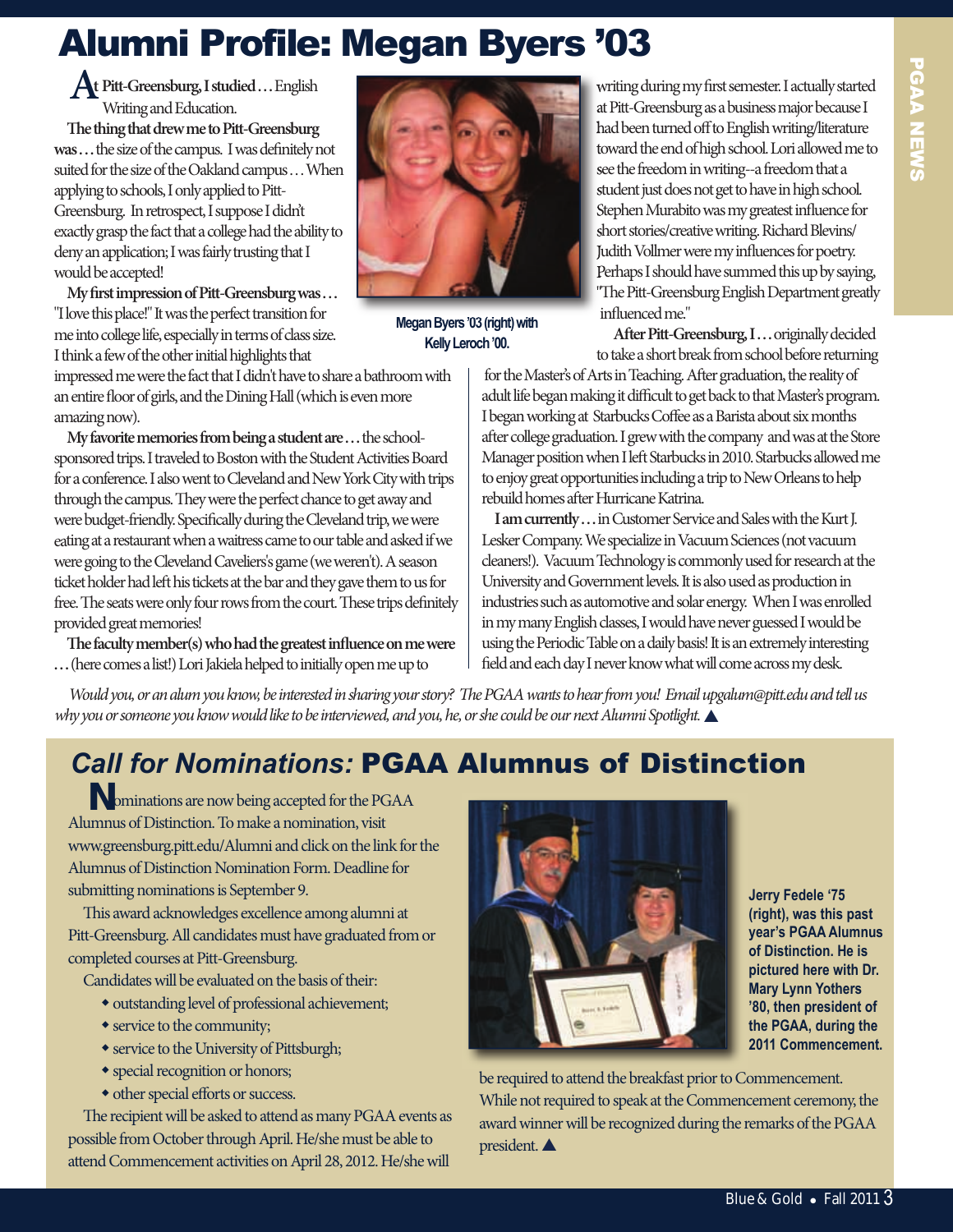



## **Annual Golf Outing**

**Friday, September 30**

**Greensburg Country Club**

**8:30 a.m. Shotgun Start "Best Ball" Scramble**

**Golf with Steelers greats:** Robin Cole and Louis Lipps!

> **Free round of golf at Greensburg Country Club**

**Hole-in-One prize at each par 3 hole**

#### **\$125 per golfer/\$500 per foursome**

*100 percent of net proceeds benefit the President's Scholarship Fund, PGAA, and Athletics*

**UPMC Health Plan presents the Blue & Gold 5K Run/Walk**

**Saturday, October 1 at Pitt-Greensburg** 

**6:30 a.m. registration\8 a.m. Start**

## **Awards & Prizes**

**Plus: 1-mile Fun Run & Children's 100-meter sprint!**

**Adults: \$20\* Children (10 and under): \$10\*** \*Add \$5 after 9/9.

100 percent of net proceeds benefit the PGAA and Sigma Tau Delta

# Reunion Breakfasts

*Celebrating Class Years: 2006, 2001, 1996, 1991, 1970s, 1980s,1960s*

**9:30 a.m to 10:30 a.m. in Wagner Dining Hall**

## Catch up with friends while enjoying a delicious brunch with special seating

### Not a member of one of these classes?

Join us for brunch from 9 a.m. to 1 p.m. in Wagner Dining Hall

## \$6 per person

## Welcome Back Alumni Reception & Dinner

*Meet and visit with fellow alumni at a special reception and dinner hosted by the Pitt-Greensburg Alumni Association*



**Reception at 5:30 p.m. followed by dinner at 6 p.m. in the Hempfield Room**

**Pre-registration required \$25 per person**

**Visit www.greensburg.pitt.edu/blueandgoldweekend to register for all of these events!**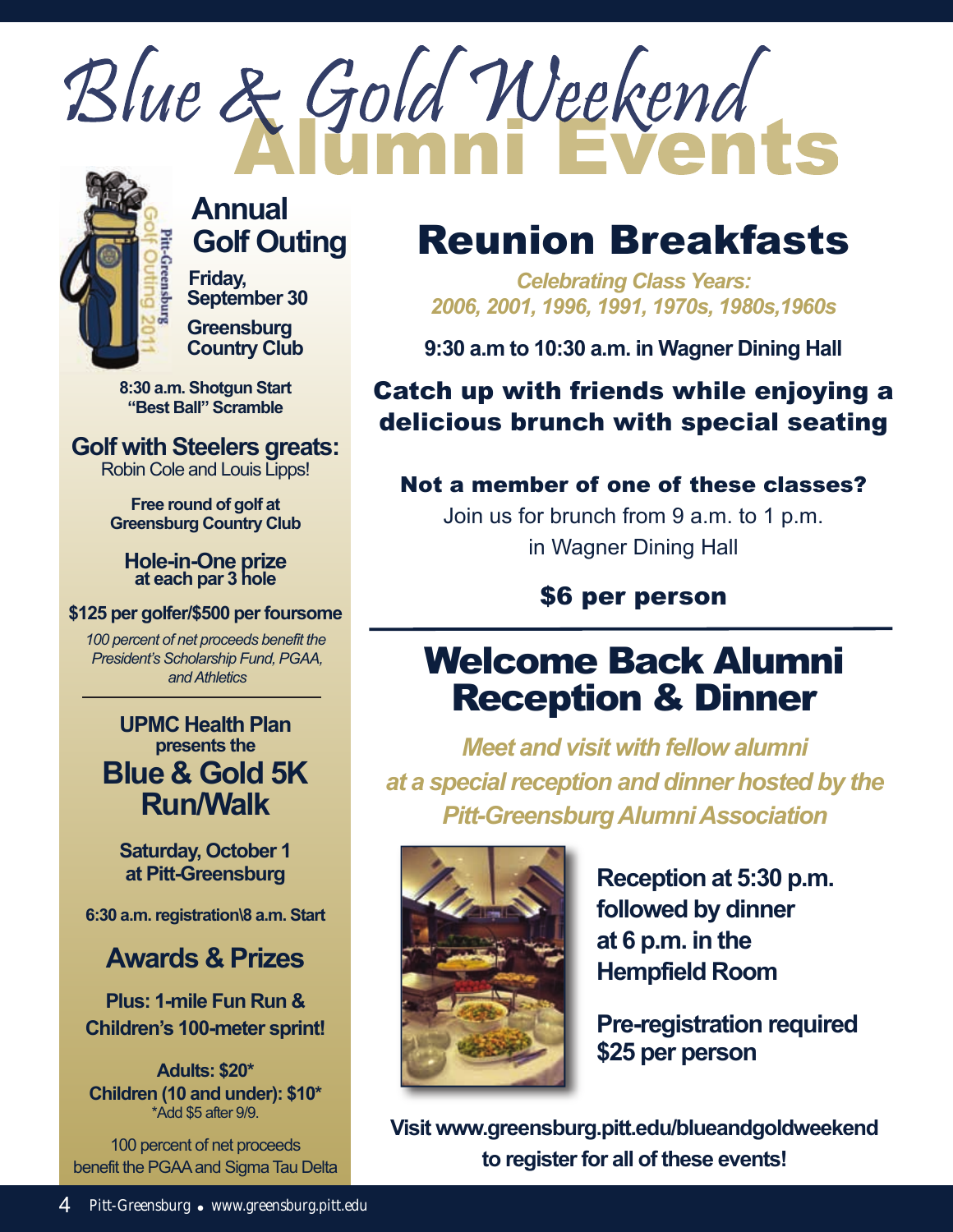$\mathcal{B}$ lue & Gold Weekend

## Friday, september 30

| 8:30 a.m. | Pitt-Greensburg Annual Golf Outing (Greensburg Country Club; \$\$; Registration at 7:30 a.m.) |
|-----------|-----------------------------------------------------------------------------------------------|
| 10 a.m.   | <b>Trip to Nationality Rooms</b> (Round trip from Greensburg to Oakland)                      |
| 4:30 p.m. | <b>Welcome Back Receptions (Various locations on campus)</b>                                  |
| 6:30 p.m. | Luau with Tuika's Polynesian Island Magic (Chambers Lawn)                                     |
| 8:30 p.m. | Campus Bonfire with campfire food & entertainment (Volleyball Courts)                         |
| 9 p.m.    | Outdoor Movie "Pirates of the Caribbean: On Stranger Tides"                                   |
|           | (Chambers Lawn/Rain Location: Chambers Gymnasium)                                             |

## saturday, October 1

| 8 a.m.                 | UPMC Health Plan presents the Blue & Gold 5K Race                                  |
|------------------------|------------------------------------------------------------------------------------|
|                        | (Smith Hall Parking Lot; \$\$; Registration at 6:30 a.m.)                          |
| 9 a.m. - 11 a.m.       | Pancake Paradise Breakfast for students, alumni,                                   |
|                        | & Admissions visitors (Chambers Lawn)                                              |
| 9 a.m. - 1 p.m.        | <b>Brunch</b> (Wagner Dining Hall; \$\$ for anyone without a meal plan)            |
| 9 a.m. - 5 p.m.        | <b>Blue &amp; Gold Hospitality Tent (Chambers Lawn)</b>                            |
| 9 a.m. - 5 p.m.        | <b>Campus Bookstore Open (Chambers Hall)</b>                                       |
| 9 a.m. - 5 p.m.        | <b>Complimentary Photos with Bruiser (Chambers Hall Flag Poles)</b>                |
| 9 a.m. - 8 p.m.        | Ronnie Andrews Fitness Center Open (Chambers Hall)                                 |
| 9:30 a.m. - 10:30 a.m. | Reunion Years Breakfast for Classes of 2006, 2001, 1996, 1991, 1980s, 1970s, 1960s |
|                        | (Wagner Dining Hall; \$\$)                                                         |
| 10 a.m.                | <b>Admissions Open House Event (Ferguson Theater)</b>                              |
| 11 a.m.                | Memorial Service for deceased members of the Pitt-Greensburg community             |
|                        | (Mary Lou Campana Chapel & Lecture Center)                                         |
| 11:15 a.m. - 4 p.m.    | <b>Blue &amp; Gold Festival (Chambers Lawn)</b>                                    |
| Noon - 1 p.m.          | JD Eicher & the Goodnights Band (Chambers Lawn)                                    |
| 1 p.m.                 | Announcement of the Homecoming Court (Chambers Lawn)                               |
| 1 p.m.                 | Men's Soccer Game v. Penn State-Behrend (Ridilla Field)                            |
| 1 p.m. - 2 p.m.        | <b>PittPALS Tours</b> (Depart at 1 p.m., 1:30 p.m., & 2 p.m. from Alumni Pavilion) |
| 3 p.m.                 | Women's Soccer Game v. Penn State-Behrend (Ridilla Field)                          |
| 5:30 p.m.              | Alumni Reception followed by Alumni Dinner (Hempfield Room; \$\$)                  |
| 8 p.m.                 | <b>Student Blue &amp; Gold Homecoming Ball (Blue Moon Barn; \$\$)</b>              |
|                        |                                                                                    |

## sunday, October 2



#### **11 a.m. Closing Service** (Mary Lou Campana Chapel & Lecture Center) **11:30 a.m. Tailgate Brunch** (Wagner Dining Hall; \$\$ for anyone without a meal plan) **1 p.m. Steelers @ Houston Game Watch** (Wagner Dining Hall) **\$\$ indicates that there is a fee associated with this activity. Details available on the web site.**

## **Bruiser says: "Register Today!"**

**Check www. greensburg.pitt.edu/blueandgoldweekend for the most up-to-date schedule and details.** Scan with a smartphone to



Blue & Gold • Fall  $2011$  5 access up-to-date information.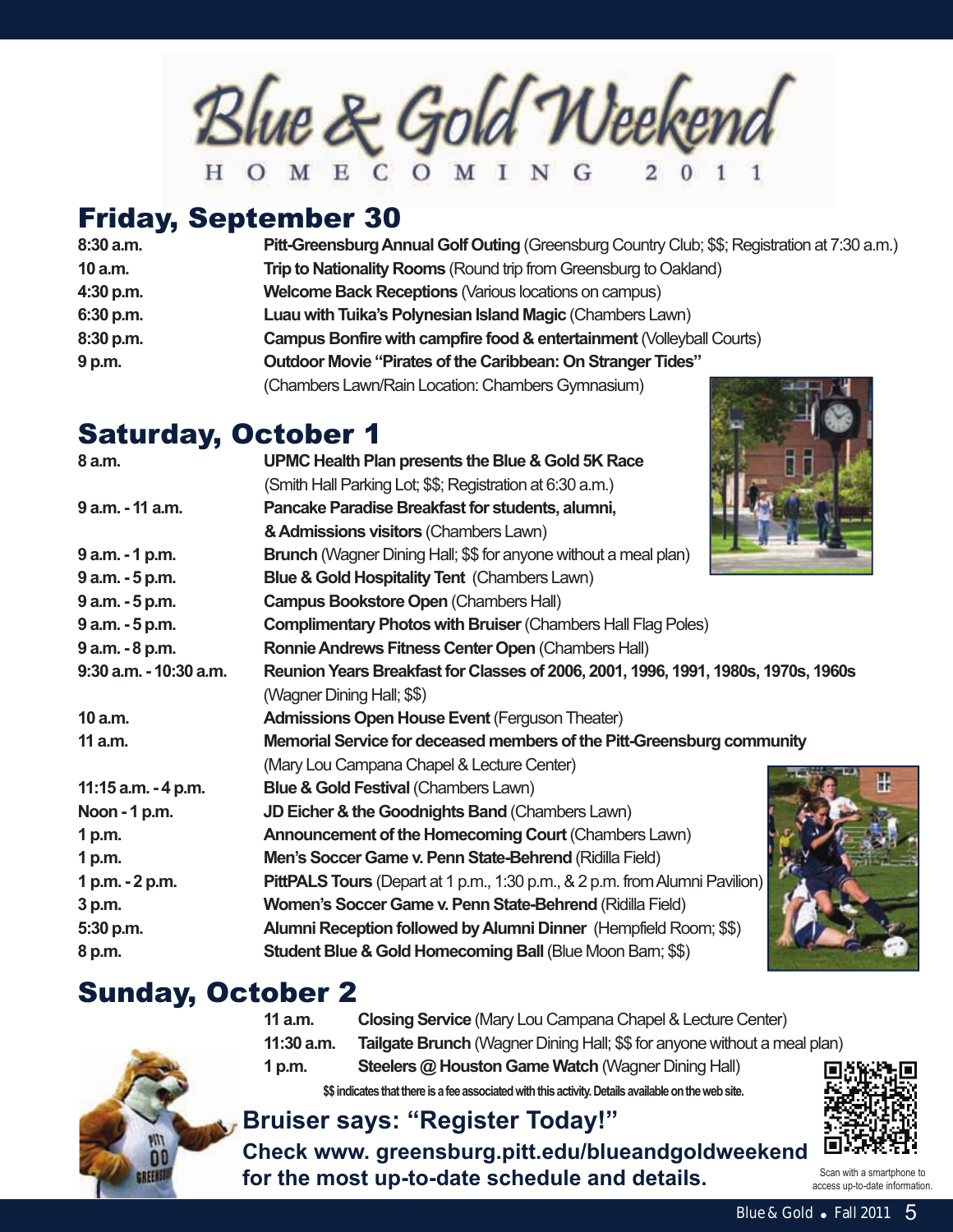## St. Clair Lecture: David Nasaw to discuss

**T**he St. Clair Lecture, presented by Westmoreland Heritage, the University of Pittsburgh at Greensburg, and the Westmoreland County Historical Society, will feature David Nasaw, PhD, professor of history at City University of New York, on Wednesday, October 12 at 7:30 p.m. in Ferguson Theater (Smith Hall). Register for this free, public event by calling 724-836-7497.



Nasaw, author of Andrew Carnegie, will provide insight into the life of Andrew Carnegie, a man who figured so prominently in the industrial, economic, cultural, and economic development of Southwestern Pennsylvania.

Published in 2007, Nasaw's book was a finalist for the Pulitzer Prize for Biography and won the New York Historical Society Prize in American History. It is only the second full-length biography of Carnegie in nearly 40 years. Nasaw's meticulaous research will appeal to those interested in the Gilded Age.  $\triangle$ 

## Marvosh and Klumpp open Joan Chambers Concert series

Andrew Carnegie **The Joan Chambers Concert Series will open at 7:30 p.m. on** November 11 with a performance by alto Emily Marvosh and pianist Matt Klumpp. This free, public event will be held in the Mary Lou Campana Chapel and Lecture Center.

> Marvosh is active in opera and oratorio in the Boston area. As a soloist, she has performed with Opera Boston, Boston Lyric Opera, the Back Bay Chorale, Handel and Haydn Society, L'academie, the Providence Singers, Longwood Opera, and the Intermezzo Chamber Opera.



Klumpp grew up in Trappe, PA, where he studied piano with John Charles. Klumpp has peformed with the Westmoreland Symphony, the Friday Evening Music Club, and the Theatre Factory. He serves as the president of the Pennsylvania Music Teachers' Association in Westmoreland County and maintains teaching studios in Harrison City and Greensburg. He currently serves as organist and music director for Grace United Church in Jeannette.

The spring performance will feature the Heinz Chapel Choir in Ferguson Theater at 7:30 p.m. on Saturday, April 21, 2012. Other performances in the series are being confirmed at this writing.  $\blacktriangle$ 

## Homecoming at Pitt set for October 14-16

**Pitt-Greensburg alumni are invited to participate in Homecoming activities at the University of Pittsburgh in Oakland scheduled for October 14 through October 16. A variety of activities will round out the weekend that includes Pitt vs. Utah at Heinz Field. Details are available at www.alumni.pitt.edu/homecoming.**



#### Welcome Back Receptions **Blue & Gold Weekend:**

**V**arious organizations are planning Welcome Back Receptions to open the Blue & Gold Weekend festivities Friday, September 30. Be sure to stop by the Pitt-Greensburg Alumni Association's Welcome Back Reception at 4:30 p.m. in Lynch Hall.

**GREENSBURG ALUMNI ASSOCIATION** 

Other groups planning receptions include: Village Alumni, Sigma Tau Delta and English Department Alumni, Resident Assistant Alumni, Performing Arts Society Alumni, and SPSEA.

Interested in organizing a reception for your group? Email upgalum@pitt.edu. Watch for details about locations of these receptions and others at: www.greensburg.pitt.edu/blueandgoldweekend.

## **Memorial Service to be part** of Blue & Gold Weekend

**A**non-denominational Memorial Service to remember the deceased members of the Pitt-Greensburg community is scheduled for 11 a.m. on Saturday, October 1, in the Mary Lou Campana Chapel and Lecture Center as part of the Blue & Gold Weekend.

Members of the Pitt-Greensburg community include alumni, donors, faculty, friends, staff, and students. Visit www.greensburg.pitt.edu/blueandgoldweekend/memorial to submit the names of deceased members of the Pitt-Greensburg community.  $\triangle$ 

## Pitt-Greensburg Telefund set for 9/18 to 9/25

**The annual Pitt-Greenburg Telefund provides an easy and** convenient way for alumni to invest in the University of Pittsburgh at Greensburg. This year, the Telefund is scheduled for September 18 through September 25. Alumni will be called weekdays between the hours of 5:30 p.m. and 9 p.m. and on weekends between the hours of 9 a.m. to 2 p.m.

A contribution to Pitt-Greensburg extends the strong liberal arts academic experience to the next generation of students. It allows Pitt-Greensburg to continue to offer small classes and state-of-the-art facilities, as well as other benefits to students and alumni.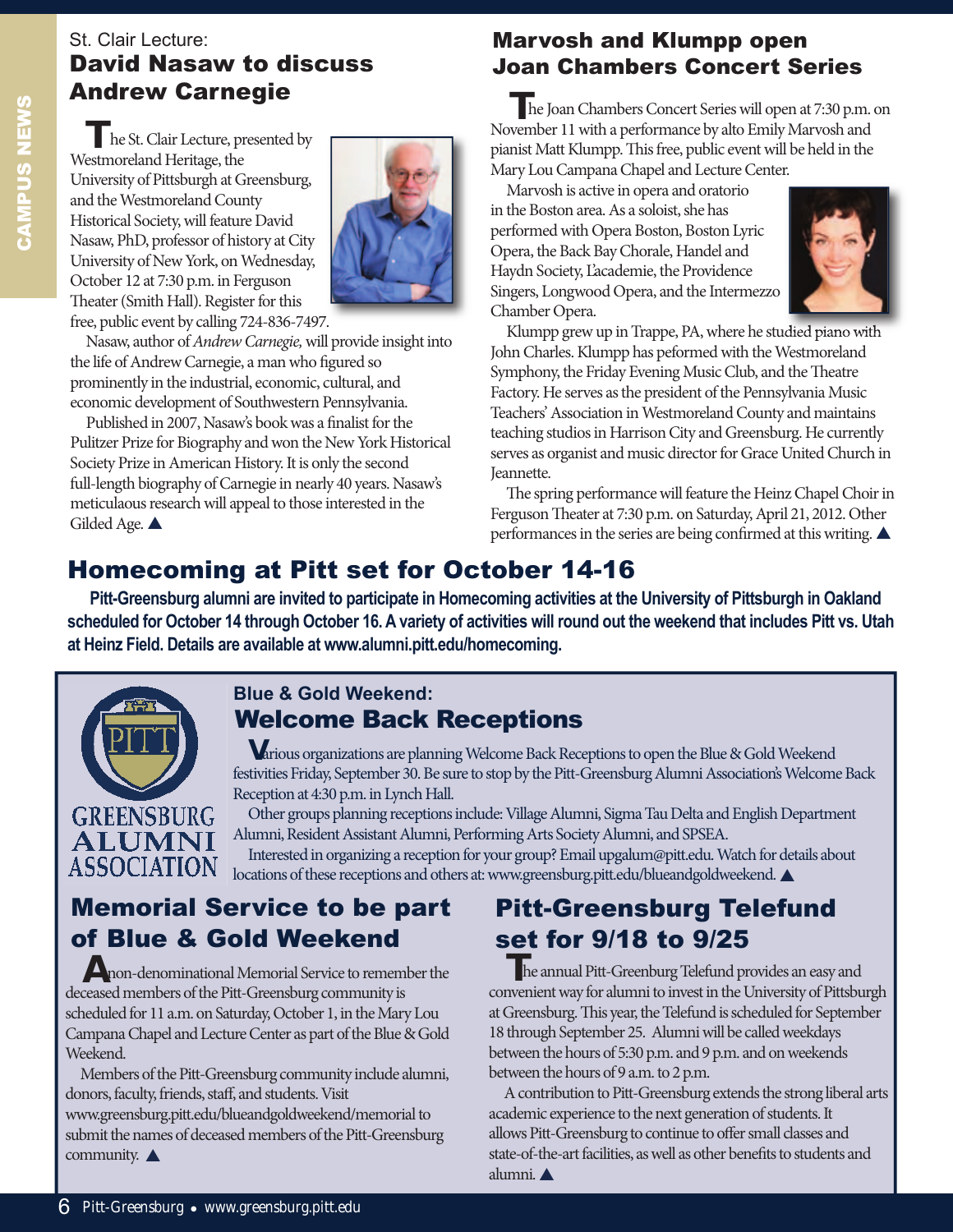## support Pitt-Greensburg with your contribution during the Westmoreland Day of Giving



- w **Tuesday, October 4, 2011**
- w **12 a.m. to 11:59 p.m.**

**During this 24-hour period, all on-line donations from \$25 up to \$10,000 made to the** 

## **University of Pittsburgh**

**at Greensburg will receive a pro-rated portion of the Community Foundation Match pool.**

## www.westmorelandgives.org

**Funds raised will benefit the President's Scholarship Fund.**

## **Sports Law Expert to discuss** NFL & NBA Lockouts

**M** ark Conrad, JD, will present "The NFL and NBA Lockouts of 2011: The Battles, the Strategies, and the Role of the Courts" at 7:30 p.m. on Wednesday, October 5, at the Mary Lou Campana Chapel and Lecture Center. This event is free and open to the public.



Conrad is an associate professor of Law and Ethics at Fordham University's School of Business Administration and adjunct professor of law at New York Law School. He emphasizes the interplay of business and legal considerations in sports governance, contract negotiations, sponsorships, and enforcement of intellectual property rights. His writings have been published in academic, legal, and general circulation publications, including the "New York Times," "Wall

Street Journal," "Sports Business Journal," and the "New York Law Journal." He is a frequent blogger for Sports Law Blog.

He notes, "In 2011, NFL and NBA fans have been fascinated, frustrated, and angered at the labor-management disputes that have transpired. The recently settled four-month NFL dispute and the current NBA lockout involve wealthy owners and (mostly) wealthy players in a struggle for the billions in revenues produced through their joint efforts. Because of their considerable resources, both sides have utilized a cadre of expensive legal talent to attain or try to attain, in the case of the NBA--a settlement that is beneficial to each respective side."



*continued from page 8*

#### October 12

Westmoreland Heritage's 2011 **St. Clair Lecture**will feature Dr. David Nasaw, professor of history at City University of New York, discussing the life of Andrew Carnegie. This free, public event begins at 7:30 p.m. in Ferguson Theater (Smith Hall). Register by calling 724-836-7497.

#### October 26

Filmmaker **Ellen Weissbrod**will discuss her film "A Woman Like That" at 7 p.m. in the Ferguson Theater (Smith Hall). The film merges her own coming of middle-age story with her pursuit of the truths behind the legends of 17th century female painter Artemisia Gentileschi's dramatic art and life. This event is free and open to the public.

#### November 11

Joan Chambers Concert Series presents Emily Marvosh, alto, and Matt Klumpp, pianist, at 7:30 p.m. in the Mary Lou Campana Chapel and Lecture Center. This event is free and open to the public.

#### November 17-19

The Pitt-Greensburg Theatre Company presents **"Hippolytus By Euripides"** at 7:30 p.m. in the Ferguson Theater (Smith Hall). A talk-back/discussion with the actors and production staff will follow each performance.

#### November 20

The Pitt-Greensburg Theatre Company presents a special matinee performance of **"Hippolytus By Euripides"** at 2 p.m. in the Ferguson Theater (Smith Hall). A talkback/discussion with the actors and production staff will follow the performance.

#### November 23-27

Pitt-Greensburg is closed for **Thanksgiving Recess**.

#### save the Date: January 12, 2012

Watch for details about the next **Winter Gala**. Plan to attend this event that has been a multiple "Tantalizing Twelve" selection by the Tribune Review's "Out & About" column. Proceeds from this event benefit the President's Scholarship Fund--making it possible for many Pitt-Greensburg students to attend college.  $\triangle$ 

Check the Event section of **www.greensburg.pitt.edu** to see more events planned for the fall term. A complete schedule of athletic events is available at **www.greensburg.pitt.edu/athletics.**



Pitt-Greensburg Alumni





**回發想回 回答规回 Get the most current information about what's happening at Pitt-Greensburg. From your Facebook account, "Like" the Official Pitt-Greensburg Page (http://www.Facebook.com/pittgreensburgofficialpage) and the DERETHERRY Official Pitt-Greensburg Alumni Page (http://www.facebook.com/PittGreensburgAlumni).** 

> **Go to http://www.youtube.com/pittgreensburgvideos, and check out what's happening on the Pitt-Greensburg YouTube Channel, too!**